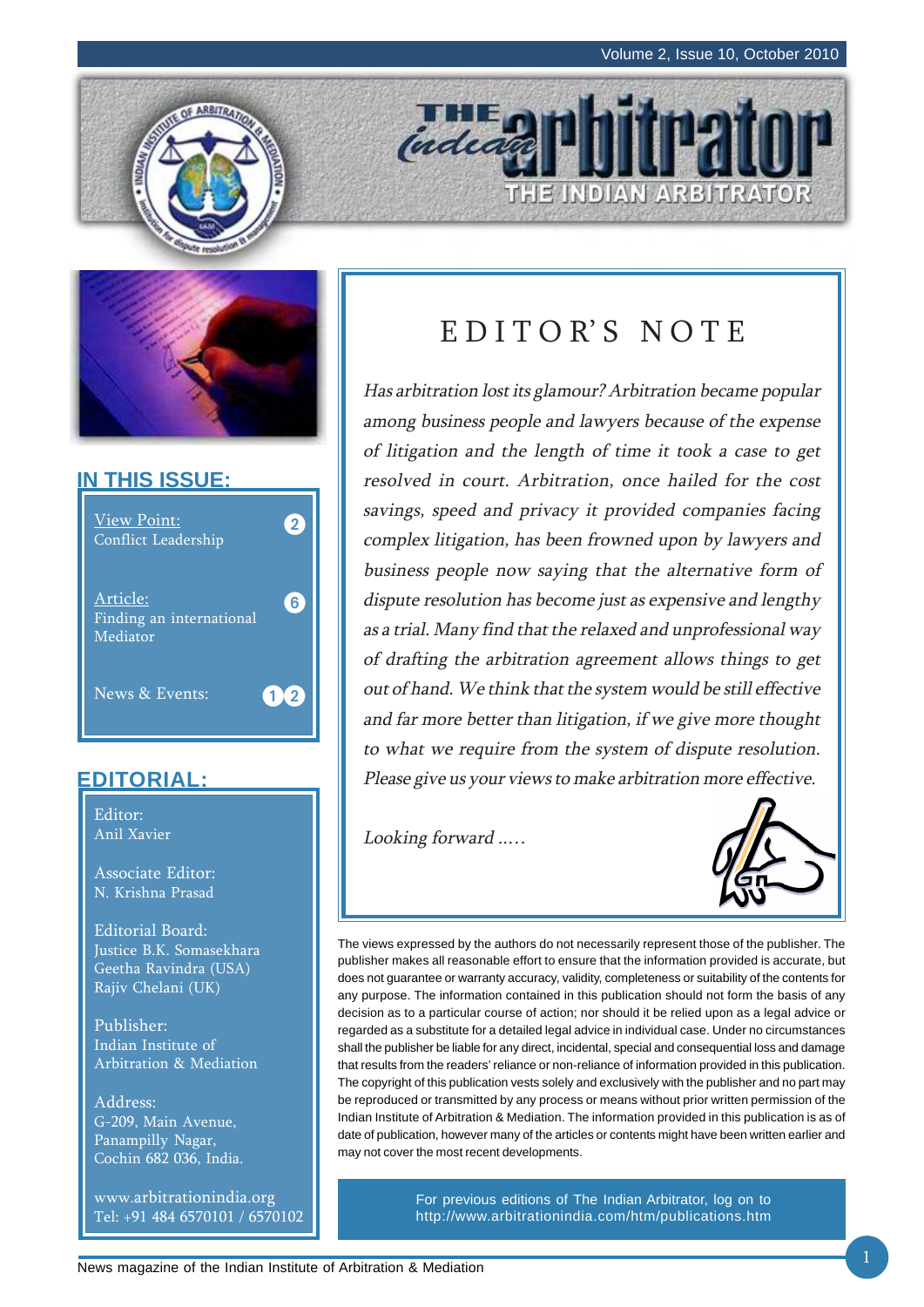

## Conflict Leadership (Part-1) : MICHAEL LEATHES

In early 2009, a dozen General Counsel of international companies co-authored an article entitled "The Perfect Storm"1. The factors feeding the storm were cited as economic and financial turmoil, the drive by corporate law departments for greater control over outcomes, and new Information and Communication Technology capabilities. The authors predicted that energy generated by this triple convergence would radically change the attitudes towards disputes held by both the supply and demand sides of the legal services market. It spells opportunity for those acting on President Obama's The world is changing, and we must change with it, and loss for those that don't, or drag their heels.

### Control

The control factor is one that individual General Counsel can really influence. Control is central to modern expectations of Good Corporate Governance, underscored by Section 404 of the Sarbanes-Oxley Act but extending far beyond financial reporting and risk assessment to embrace any significant risks that can have financial consequences. Litigation is inevitably such a risk for all parties. Exerting greater control over litigation has become a top priority for most organizations.

### Controlling litigation

Litigation is not just a risk; it is one that cannot be controlled. A third party  $-$  a judge or arbitrator  $-$  is the one in control through their authority to impose a judgment or award. Advancing strong arguments is a proper attempt to exert influence, but is not an instrument of control. Exerting more effective control over litigation entails much more than delegating to competent litigators. It involves negotiating an acceptable settlement.

### Do we have a conflict – or does the conflict have us?

In his book Confronting Conflict (1999), the Austrian political scientist, economist and mediator Friedrich Glasl described a ladder with nine rungs or levels that typified the life cycle of disputes. At the bottom end of the ladder comes the positions taken by the parties; Rung 2 is the polarization of those positions, and Rung 3 the deterioration of communication and the start of mutually recriminatory acts by the parties. Dr. Glasl identified Rung 3 as the limit of self-help in resolving the dispute. Then comes the Tipping Point when, as Glasl put it, we no longer have a conflict, rather the conflict has us. This is the stage at which litigation and arbitration replace self-help as the primary resolution method. Rung 4 sees the deployment of tactics, Rung 5 is loss of face and increasingly personal attacks, and Rung 6 represents the point at which threats become strategic. Harmful blows follow on Rung 7,

#### (Footnote)

 $1$  Article published in The Indian Arbitrator – Volume 1, Issue 4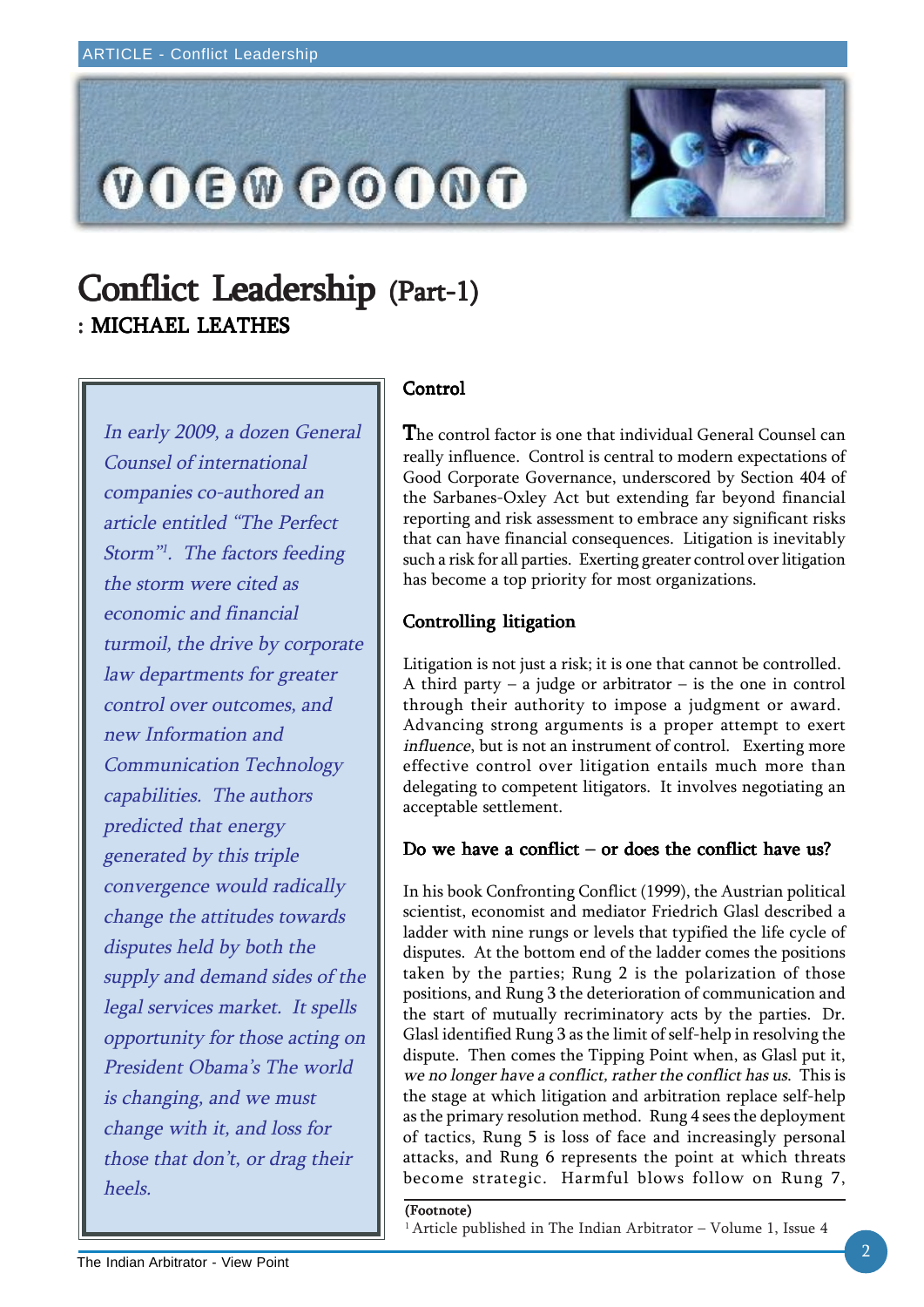

supplemented on Rung 8 by the parties' goals no longer being confined to winning but also to destroying. On Rung 9, the parties enter a mutually-destructive abyss.

While every conflict is different from every other, Glasl's Escalation Ladder is helpful in focusing not merely on the need to *manage* disputes, but to *lead* the way to an early resolution and avoid an inevitable and uncontrollable escalation. Mature in-house counsel know that once they get past the self-help limit at Rung 3 on the ladder, they are locked into a spiral binding from which there is no easy way out. Whether the resolution requires negotiation, mediation or some other process, taking direct control over the potential outcome and the process to reach it requires strong doses of leadership, vision, determination, innovation and, often, courage.

### Litigation is no place for romance; hope is no instrument of control

Hyperactive preventive counselling is essential. There is no such thing as a cast iron case but it is human nature to fall in love with the strength of our arguments and our sense of justice. Legal action is no place for romance. The best we can do is put forward the most persuasive argument in the hope that it prevails in the final judgment or award. Hope is no instrument of control. In about 50% of all cases that hope turns into despair.

Negotiation, on the other hand, is a very powerful instrument of control. It offers many more options for achieving an acceptable and certain outcome, usually much faster and cheaper than litigation or arbitration, and negotiators remain in control over what they are prepared to agree. The options are much more numerous because factors outside the scope of the dispute can be brought into play to help find a mutual settlement basis.

### Leading is much more than Managing

A few years ago, litigation or arbitration were things we were expected to manage. Usually, this was a corporate euphemism for delegating real influence to outside counsel. We pretended to be in control by virtue of our status as the client, but in reality we mainly monitored the situation, commenting here and there, paying the bills and riding out the risk, while escalating claims and counter-claims, allegations, tactics, smoke screens, costs and risks took command. Control was impossible. We were obsessed with doing things right – a mark of a manager – not doing the right things (a mark of a leader).

### Today is so Yesterday

This is not Good (or acceptable) Corporate Governance in the 21st Century. Intel's motto Today is so Yesterday reinforces the significance of change. Tomorrow, if we don't imaginatively lead our way to avoid disputes, or drive for an early resolution of those that escape our avoidance efforts, we will rightly be judged passive and ineffective, consuming value rather than adding value. And possibly in violation of new performance norms being imposed on corporations by law.

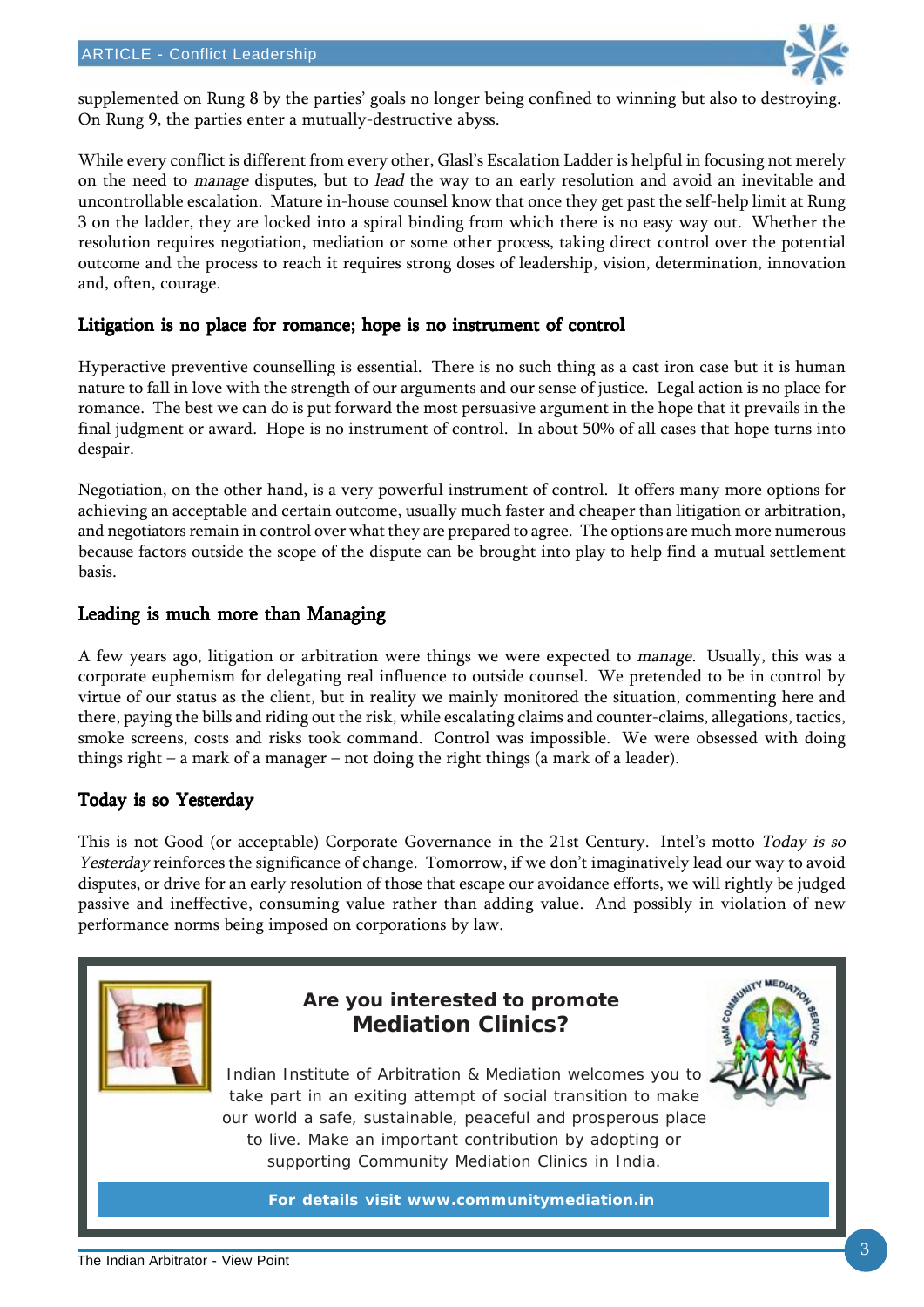

The pendulum has swung from managing risk to the leadership activity of avoiding it in the first place, and then when it is unavoidable to resolving it and prioritizing the achievement of an acceptable outcome as soon as possible.

Let's admit, however, that arbitration or litigation is sometimes necessary. There are situations, like test cases, where a precedent is important, or where interim relief is needed, where an alternative way forward truly is impossible or even undesirable. Those cases need measured, honest, objective and regular assessment.

### Breaking the Spiral Binding

When parties are past Rung 3 on Dr. Glasl's escalation ladder, past the Tipping Point, they are probably incapable of initiating productive dialogue. Each will most likely feel that any attempt to propose a way forward will be misinterpreted as self-doubt or loss of face. Private desires to settle therefore lay dormant and unexpressed. This is the stage at which mediation comes into its own as a risk control process. But how to get to a mediator? If I propose mediation, will the opponent think I need to settle, that I feel weak? Might it prompt an "Ah-Ha!" reaction and have just the opposite effect?

So it is that mediation often does not get proposed or gets rejected because the other side misinterprets the signals and draws strength a perceived weakening opponent.

There are many ways to overcome this conundrum. Not letting a conflict get past Rung 3 is an important conflict avoidance and preventive law strategy. For the cases that are already up there on the ladder, or crawl up anyway despite all efforts, deliberate action is needed to break the spiral. Some options are set out below.

### Re-wiring

Most change begins with leadership and inspiration from the top. The generation of a genuine conflict avoidance mindset and culture is a first step. Lawyers do avoid conflict by instinct. Disputes are familiar ground and we have been trained to relish them. We are experts at tactics, litigation, defensiveness, advocacy, positional bargaining. "It's what I'm paid to do." When an attorney moves from a law firm to a corporate law department, most need re-wiring. Their attitudes need to change, as do their perceptions of the goals. What drives up stock prices has more to do with gaining early certainty than eventually winning all cases. Average law firm profitability is driven by the opposite.

To change a corporate mindset, entails changing the expectations placed upon people within the organization as well as those outside it and providing the skills and tools needed to implement it. This change must be visible and felt subcutaneously throughout the organization and beyond. It needs to be based on strength and confidence, pragmatism and governance principles. The leadership will want to be seen to practice it in person and explain actions taken, because any lack of conviction or passion is soon felt by those that hang on the leadership's every word and deed.

### Change-ability begins at Home

Changing mindset can be achieved internally as a starting point. Internal conflict, something that all employees watch with unbridled intensity, is a great arena for proving, and testing, new ways to do things. Sometimes, though, it is so subtle that the relevance of a conflict avoidance strategy must be explained if it is to be appreciated and understood. Avoiding and resolving internal conflicts is a relatively safe place to begin.

**Conflict Avoidance Systems** are mainly a new phenomenon. In Designing Conflict Management Systems (Jossey-Bass 1996), Costantino and Merchant explained that most companies fail to take a systematic approach to their conflicts, somehow content to manage them in a piecemeal, ad hoc fashion as isolated events. They rarely examine their disputes in the aggregate to reveal patterns and explore efficiencies. This book explained the need to view conflict management systemically, with a wider perspective.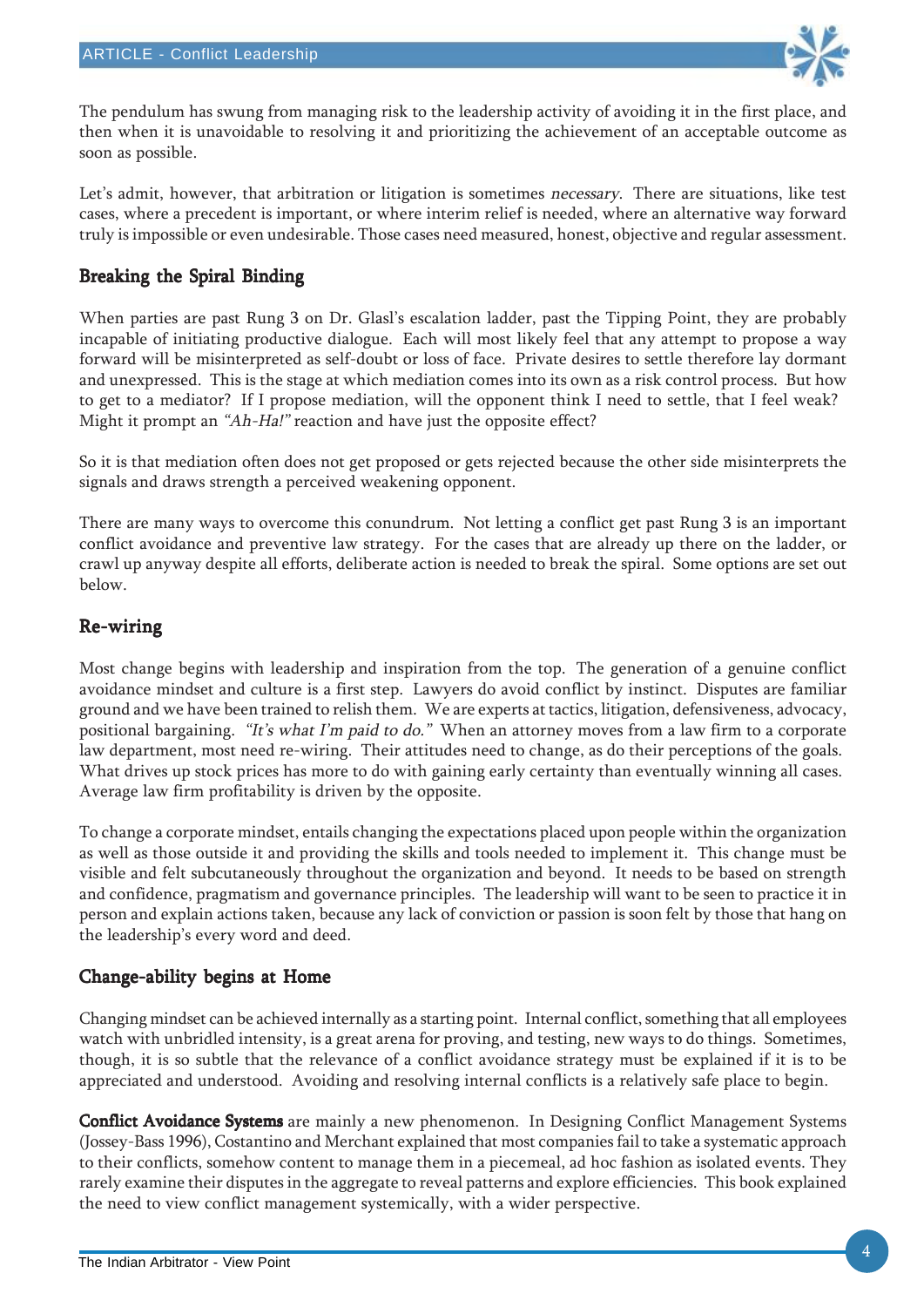

The year that book was published coincided with General Electric beginning such a systematic, companywide approach to conflicts tied to their Six Sigma quality initiative revolving around DMAIC – Define, Measure, Analyze, Improve, Control. Litigation was seen as adversely impacting quality in five ways – speed, cost, management time, business relationships and outcome certainty and was considered a Defect. GE evolved a system that required the early involvement of counsel, early case assessment (including business, technical and legal aspects), defining the company's goals and understanding the other side's likely interests, agreeing with the other side the best dispute resolution methodology, identifying who owned the dispute and measurement of costs, savings and cycle times. The system, which has evolved and improved over time, enhanced the business reputation of in-house counsel as problem-solvers rather than process-chasers, significantly reduced major litigation, generated substantial savings in legal fees and increased productivity (as a result of reduced cycle times and higher quality results).

Georgia-Pacific, a leading international pulp and paper products company based in Atlanta and now part of Koch Industries place special emphasis on systematic Early Case Evaluation. Their legal team secured top management buy-in to a conflict resolution program that involved training, the inculcation of a resolution mindset through, for example, multi-step dispute resolution clauses in contracts, the development of real inhouse expertise in the dispute resolution field, being willing to litigate when necessary and measuring the results. In the 12 years from 1995 to 2006, Georgia-Pacific have estimated their savings from the program at \$44.8m.

AkzoNobel, the world's largest paints and coatings company have a similar program. Starting with a Board policy encouraging early resolution and a clear reporting structure and process, AkzoNobel appoint case teams Through training, they ensure in-house specialists know the wide variety of conflict resolution tools and practices, and they systematically analyse risk in each case using business-led case teams. The Company uses multi-step dispute resolution clauses and evaluates and measures results. Early Dispute Resolution has been used on many different cases including IP infringement, M&A, insurance claims and an alleged monopoly abuse action.

Understanding these and other examples is important to gain inspiration, but every company needs a system tailored to their special needs. Tina Monberg's Handbook of Human Conflict Technology sets out the components of many different systems. Each needs to be tailored to individual organizational needs. Most begin with an analysis of how things are done (or not done) at present, an inventory of current skill sets, and a benchmarking against organizations with successful systems already in place. Are conflict avoidance targets already set? How stretching and realistic are they? Are legal managers adequately equipped, educated and motivated to implement those targets? Is there a policy for insisting on multi-step dispute resolution clauses – including a mediation step - in contracts? How competent are mangers to negotiate unaccompanied? Are cases regularly assessed for early settlement potential? If so, are the right criteria applied by those with the right skills? How clear are the expectations? Is data captured to measure efficacy and progress, and track risk reduction benefits and cost savings? A rounded conflict management system can work wonders. Many systems appoint senior executives as champions, leading and teaching by example.

(to be continued...)

(Author: Michael Leathes is the Director of International Mediation Institute, The Hague, Nethrlands. This Article is based on a presentation made to 24 General Counsel and Legal Directors of international companies meeting in Frankfurt, Germany on September 3rd 2009)

## **Interested to start ADR Centre?**

Indian Institute of Arbitration & Mediation is looking for parties interested to start IIAM Chapters in various states and cities.

If you have a passion for dispute resolution and you are interested to start a Dispute Resolution Centre, please mail your details to: dir@arbitrationindia.com

**For details of IIAM activities visit www.arbitrationindia.org**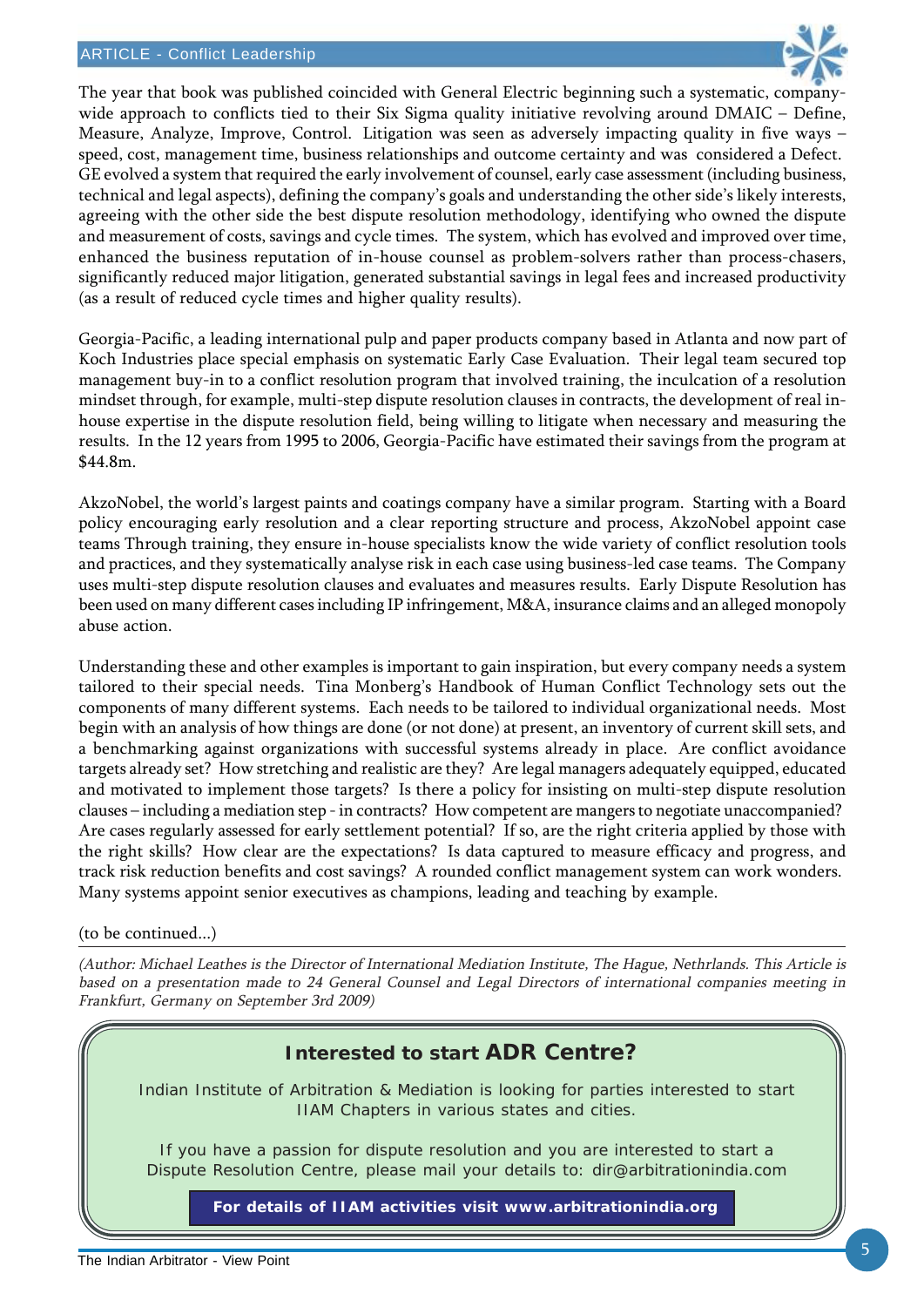

## Finding an international mediator : MICHAEL MCILWRATH

It can be difficult for parties to identify suitable candidates to mediate an international commercial dispute. This article proposes some avenues available to parties that can help get the initial part of the mediation process – agreement on a mediator – underway.

### Identifying suitable candidates to mediate an international commercial dispute.

Once parties have agreed on location and potential dates, they will proceed to what is currently the most challenging part of international mediation: identifying candidates and selecting a mediator. Obviously, they will want someone who possesses the qualities and skills they perceive would be helpful in achieving resolution of their dispute. The international character of a dispute will only magnify the difficulties parties already face in locating someone each side will trust and respect. Unfortunately for parties, the identification of suitable candidates and agreement on the appointment of mediators (and arbitrators, for that matter) remains firmly embedded in pre-20th century technology: imperfect information transmitted via word of mouth, and what can be gleaned from a curriculum vitae or an initial discussion with the candidate. Although there are some hopeful indications that this will change as private international dispute resolution grows, it is through these

admittedly unreliable channels that parties must generally weigh their considerations about a mediator's suitability for their dispute.

In the case of a dispute between two domestic parties, the ease with which they are able to locate a suitable mediator will vary based on the country in which the dispute arises. In the United States, for example, there are literally dozens if not hundreds of institutions at the national and local levels that can provide parties with names of qualified candidates. By contrast, in countries where mediation has not developed into a robust profession, there may be few or no institutions to provide such as service. For better or for worse, international mediation is more akin to the latter situation, with few institutions even claiming to specialize in the resolution of international commercial disputes. And where such claims are made, parties may want to eye them with suspicion. Just as there are lawyers in some countries who claim to be "mediators" after having attended a conference or heard a lecture on the subject, there are international arbitrators who also hold themselves out at as "mediators" despite never having been trained in nor had much experience with the process. They are not "mediators" as the term is generally used to refer to a specific profession.

Question: If an international arbitrator claims on their cv that they are a "mediator", can I assume they have at least been trained in mediation and have experience with the process?

Answer: No. Unfortunately, just calling oneself a mediator is absolutely no indication of a person's qualification or skills to conduct a mediation. There is no official qualification or degree by which a person can claim to be an "international mediator". In fact, in most countries there is no authority or professional body that restricts or regulates claims of being a "mediator".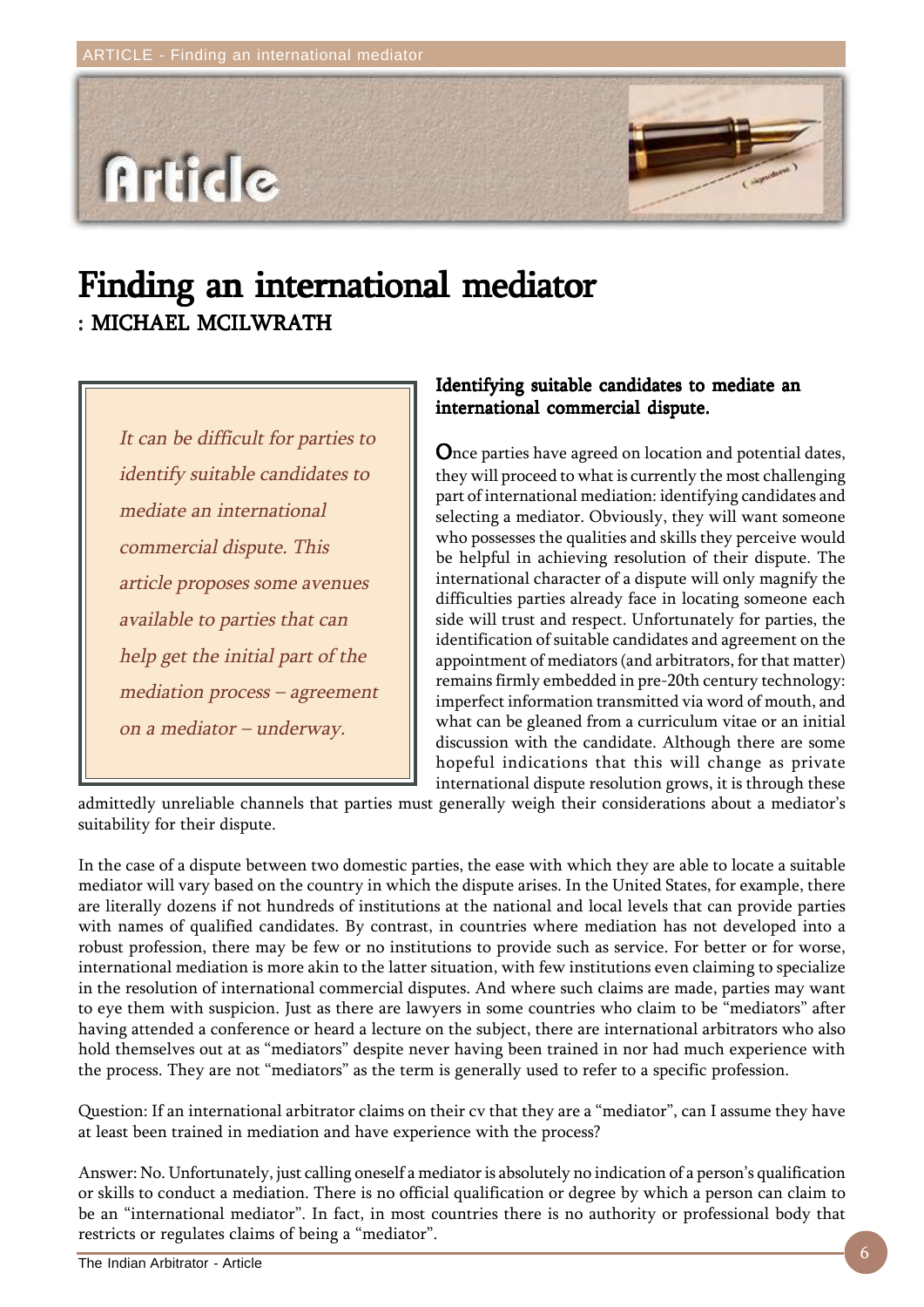

A complaint leveled against the mediation profession in some jurisdictions is that it is not a "profession" at all, or at least as the term is generally used to refer to a certain degree of training, certification, and standards. "Throw a stone, hit a mediator", is how one prominent US mediator has described the unregulated system in the US (true of most other countries) by which one can become a mediator, at least in theory, merely by announcing one's intentions. There are, however, ways of identifying whether a proposed candidate possesses at least the most basic skills of a mediator.

The opposing party: sharing information about potential candidates. The selection of a mediator is too often confused by inexperienced counsel and parties with the process of selecting an arbitrator, perhaps because there are superficial similarities in appointing a neutral third party in the context of a dispute in which trust will be lacking. In contrast with the adversarial process of appointing someone who will adjudicate a dispute and hopefully be favorable to one side's positions, however, the selection of a mediator should be a collaborative and even congenial one. Indeed, it is in a party's strategic interest to find someone that the other side will like and trust (since settlement is the goal). There are also tactical advantages to deferring to the other side. A savvy party will treat the selection process not as an adversarial one but as genuine collaboration, and use that collaboration to build trust that will be useful in the mediation. It should come as no surprise, therefore, that a meaningful number of cases are successfully resolved by the parties as a result of this dialogue, and before a mediation even takes place.

Word of mouth. As with the appointment of arbitrators, what parties really hope to identify in candidates are the soft qualities and skills that are not readily apparent from a curriculum vitae or public listing of the mediator's name and general qualifications. There is no greater selling point than a peer who attributes a past settlement to a particular mediator's skills. But while word-of-mouth recommendations may be useful means of identifying and appointing mediators in the context of disputes between domestic parties, it not usually a very good one in the international context where the issues and parties are likely to vary even more substantially from one dispute to another. While a previous party's satisfaction with a certain mediator is a helpful endorsement, it should be considered no more than a starting point in the process of identification of suitable candidates. Thus, while we encourage parties to ask their contacts to recommend candidates, we warn that they may find these recommendations of limited value in practice.

Institutions. Although an institution may have the experience to appoint someone well-qualified for the dispute (which is not a given, however, in an international case), the parties failure to reach agreement on a mediator is not a good way for them to start the mediation process. That said, parties should feel perfectly comfortable asking institutions to provide a list of potential mediators to consider. There is no downside to this, and institutions will attempt to identify candidates that meet the selection criteria provided by the parties. Additionally, obtaining a list of names from institutions can reduce the risk of "reactive devaluation" that a party may encounter from the other side when proposing candidates. Ironically, this psychological term is part of the toolkit used by mediators to overcome negative or mistrustful feelings that one side will associate with the other's proposals. When drawing up a list, institutions will have one of two sources for the candidates: a closed pool of mediators maintained by the institution, as is the case with many mediation institutions, and "going to market" to find suitable candidates, an approach usually adopted by arbitration institutions that also offer mediation services.

## **Promoting Student Authors**

With a view to promote and support students in developing the qualities of legal research and presentation, IIAM is providing opportunity to law students to publish original, innovative and thought provoking articles on arbitration, mediation, conciliation, dispute resolution and similar topics and critiques on judgments relating to the same topics. Selected articles will be published in the "Indian Arbitrator". From amongst the submitted articles, every year one student author will receive the "Best Young Author" certificate from IIAM.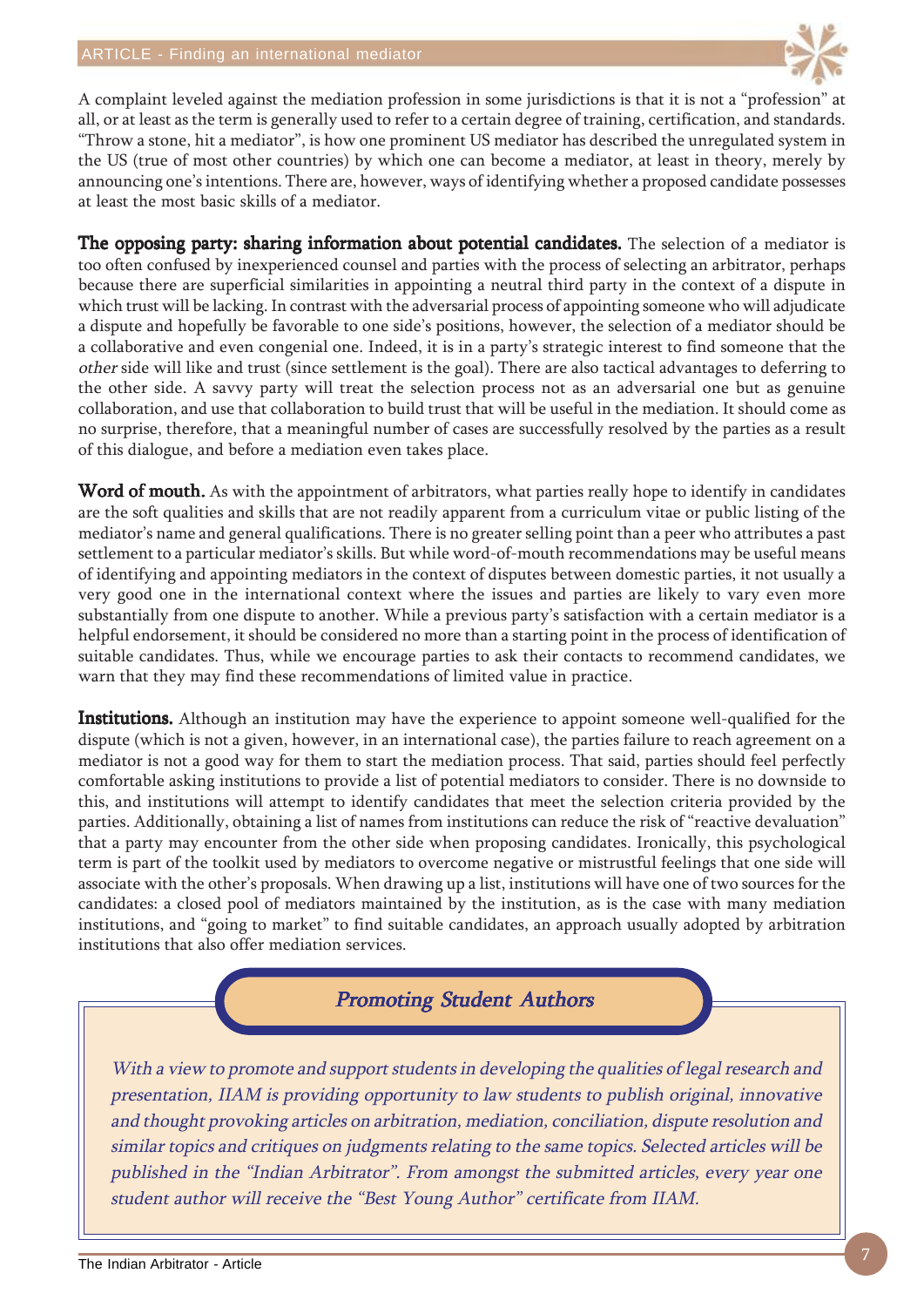#### ARTICLE - Finding an international mediator



Mediation institutions. Many mediation institutions maintain a closed pool or list of mediators, and often exist as a form of cooperative or partnership for the benefit of the mediators included in this pool. For example, this is the approach followed by the Centre for Effective Dispute Resolution (CEDR) in London, JAMS in the US, and the ACB in the Netherlands, three well-known mediation institutions. In our experience, mediation institutions, because of their desire to promote the practices of the mediators associated with them, are generally happy to assist parties by providing lists of suitable candidates, often at no charge. The advantages of this approach, particularly for domestic disputes, is that the institution regulates both the quality of its pool and will likely have the benefit of experiences and party feedback that it can use to help parties find the person most suitable for their dispute. The drawback, of course, is that the pool is likely to be limited for the most part to mediators whose only experience is domestic litigation. In the best of cases, however, the institution's pool may include a handful of highly experienced commercial mediators whose experiences are also international, and parties can benefit from having them on their list. There are also certain institutions that are training or developing neutrals having specific subject-matter expertise for disputes where there is a belief that appointing a specialized neutral may be preferable (e.g., GAFTA for commodities and shipping disputes, and WIPO for intellectual property related disputes). These lists are not necessarily open. (For example, although WIPO publishes its list of domain name panelists on the Internet, this is not the same list it has for mediators and arbitrators, which is not publicly available).

Arbitration institutions that provide mediation services. All of the major international arbitration institutions today - the ICDR, ICC, LCIA, WIPO and SIAC - now offer mediation services in addition to arbitration. This is also true of some leading regional institutions, such as the Chamber of Arbitration of Milan, the Swiss Chambers of Commerce, and the Chamber of Mediation and Arbitration of Paris (CMAP). Rather than maintaining their own pools of mediators, arbitration institutions take a "go to market" approach of attempting to find the most suitable candidate for the parties. The ICDR, for example, will request input from the parties and then refer the matter to regional offices for candidates who may fit the relevant description. The ICC adopts a similar approach, relying on its network of "national committees" to identify suitable mediators. (While the ICC does not in their ADR Rules state that they will provide parties with a list of candidates, they will oblige a party request for one after an ADR proceeding has been initiated.)

Arbitration institutions may also be adept at supporting the parties' administrative and logistical needs, such as negotiating fees with the mediator, arranging for suitable meeting facilities for the mediation, and managing all aspects of invoicing and payment.

There are disadvantages of requesting names from an arbitration institution, however. The first is that unlike mediation specialists who refer parties to their listed mediators, arbitration institutions will charge the parties a fee to conduct their search on the market, i.e., they will not provide a list until the parties have appointed the institution and engaged them in the process. The second is that an arbitration institution will obviously have much less experience in mediation than an institution dedicated to that purpose. The ICC's national committees, for example, have a substantial reputation and experience in appointing arbitrators, but the total average ICC caseload of mediations conducted is fewer than 20 per year. Still, the "go-to-market" approach adopted by an international arbitration institution, even if not perfect, is in many ways best suited to identifying a mediator for an international dispute than relying on the restricted pool of largely domestic mediators maintained by mediation institution.

**Emerging information sources.** If cross-border dispute resolution is to keep pace with the growth of international business, it would be reasonable to expect that growth to be accompanied not only by increased use of arbitration and mediation, but also the specialization of the providers of these professional services and information about them. Two emerging trends are mediator directories and "blogs".

**Mediator directories.** There are multiple directories that exist in different locations that provide basic biographical data about mediators. As these are mainly marketing devices for mediators, we see little utility in them for parties to a cross-border commercial dispute. As mediation grows internationally, however, an interesting development has been the announcement of publicly-accessible databases that will provide feedback from parties with their impressions of the mediator and his or her capabilities, in addition to basic biographical information. These databases are accessible at no charge. As of publication, two such databases have been announced. One is the "Mediator Directory" hosted by The Mediator Magazine in the UK,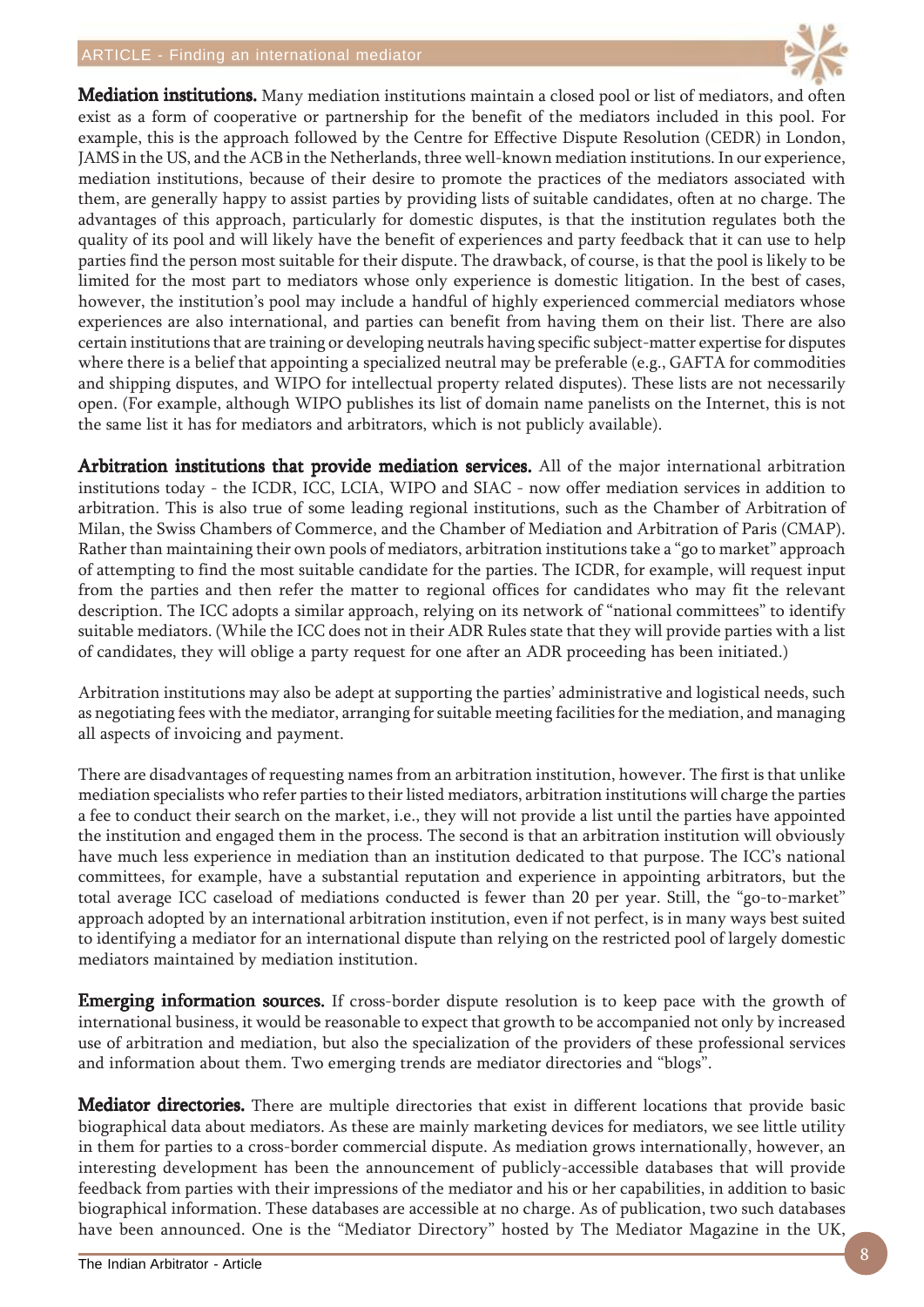

www.themediatordirectory.co.uk. Although initially intended for the UK market, mediators may still use this directory to list qualifications that may be attractive to litigants in an international dispute. Internationally, the International Mediation Institute (IMI), www.IMImediation.org, a non-profit organization in the Netherlands dedicated to promoting international mediation standards, has announced that it will provide a publicly-accessible database of all mediators who meet IMI standards. The database will initially list only those mediators considered at the top of the profession in different countries, and over time add mediators who meet IMI's certification standards.

**Blogs.** The number of "blogs" by and about mediators is an interesting source of information that appears to be growing. To give some examples:

Mediator Blah Blah, www.mediatorblahblah.blogspot.com, Mediation Channel, www.mediationchannel.com, and Settle It Now!, www.negotiationlawblog.com.

There is even a directory of global mediation blogs,ADR Blogs of the World, www.adrblogs.com.

These blogs can provide information about the mediators who write and maintain them, and if nothing else underscore their passion for the process. Taking by way of example one of the blogs listed above, a party checking it as of this writing would learn that in a period of just two months, the blog's author had attended a week-long international mediation training conducted in another country, was corresponding with mediators in different jurisdictions, and held strong opinions about what techniques were most effective in persuading parties to settle their disputes or for overcoming roadblocks to settlement. The ability to refer the opposing party to a suggested candidate's "blog" for information may also be useful if a party wishes to recommend that mediator to the other side. And even if these professional blogs appear to be intended more for mediation peers than for parties, they can also be a means of identifying global trends, negotiation tips, and other useful information.

Nationality: The issue of nationality is often important in an arbitration context. This can also be the case in mediation, but for different reasons and in different ways. Some institutions recommend that the mediator should not have the same nationality as one of the parties. This approach, whoever can be too limiting and should be reconsidered on a case-by-case basis. In some cases nationality will be meaningless (e.g., the mediator may have been raised as a "third culture kid") and in others, it can hide a cultural bias (e.g., assuming a person to be of an Asian culture, based on their passport, whereas they may have been raised and completely educated in an American or European culture). Arguably, the issue of nationality is less important where the neutral has no authority and cannot impose an outcome, but it may paradoxically be an advantage in certain cases to have a mediator who is of the same nationality or culture as the other party. This may help to ensure a better appreciation or any cultural issues that may be acting as an impediment to settlement, where the cultural differences are great. It can also be helpful to have a mediator who is a bi-national (or is familiar with both parties' cultures). Offering the other party to choose any mediator of its preference and of their nationality, or to suggest a list of three neutrals having the same nationality as the other party can be a way of conveying confidence and trust in the process and the other party, although it is obviously important to know that such a neutral is properly trained and would not be biased as a result.

A Checklist of possible issues to consider: There is a very broad range of mediation styles and mediators. Choosing "the right" mediator can be very important in a cross-cultural/international context. For example in some countries the terms "mediation" and "conciliation" are used interchangeably and may mean the same thing, whereas in others they can mean very different things. In Switzerland, for example, the word "mediation" is used to describe a process in which a neutral is expected to be elicitative and non-evaluative, who refrains from making any proposals, and where the outcome should be based on subjective interests, whereas "conciliation" is used to describe a more directive and evaluative process, in which the neutral is expected to express a non-binding opinion based on objective or legal norms and to suggest a zone of possible agreement. Both involve a process in which a neutral assists the parties in reaching a settlement, but the styles and processes can be very different experiences for the parties and their lawyers. Even if this distinction is clear, does it make a difference? What do the parties really want, and what difference does it make whether they choose an evaluative norms-based process, or an elicitative subjective interests-based process?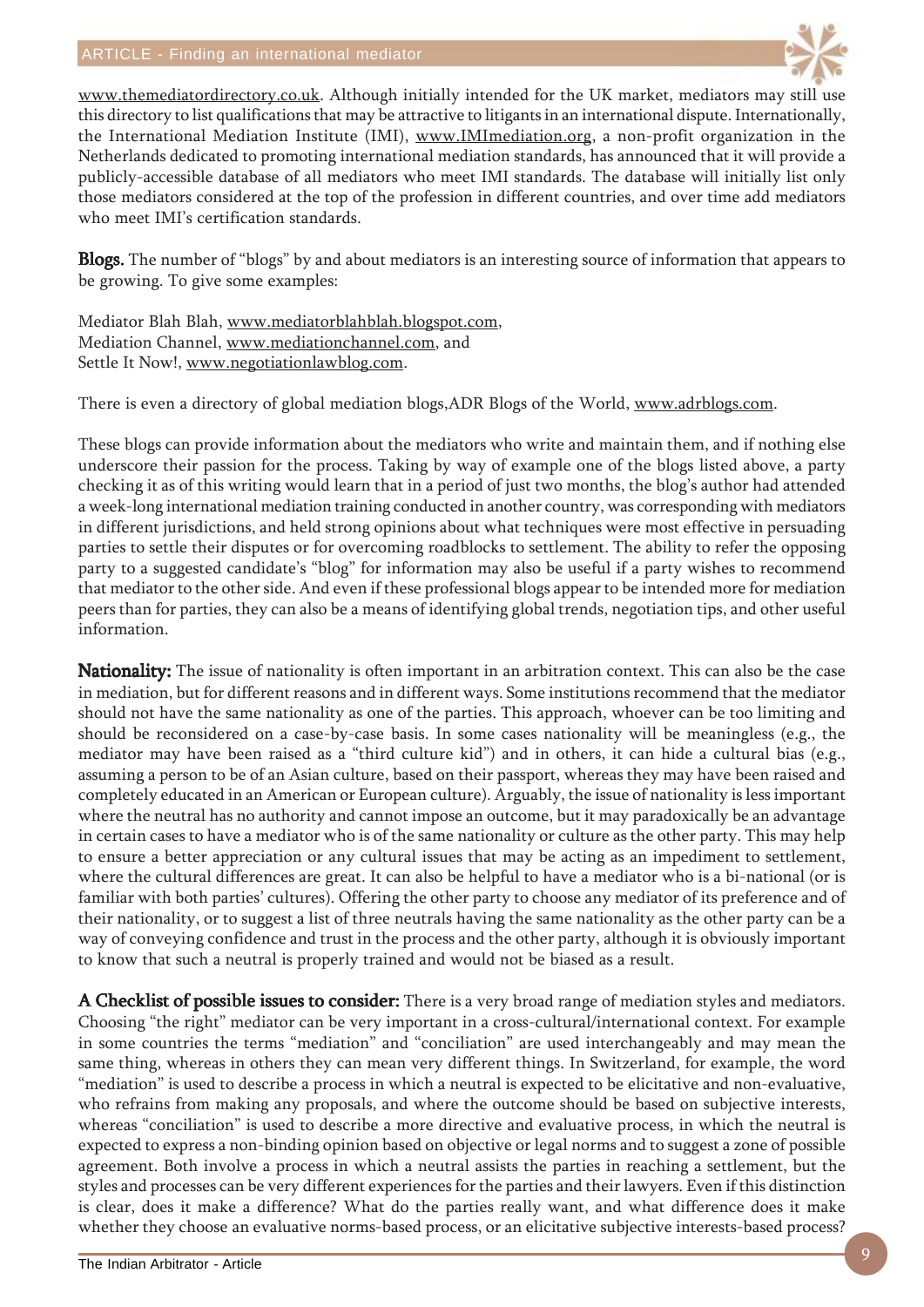

Often it may make no difference, as the parties are simply interested in achieving a faster and cheaper outcome. In other cases, however, the difference may be extremely important. The process of probing more deeply into subjective interests and perceptions may result in generating a broader range of options and different outcomes, which may be better aligned with the parties' future interests (for example, in understanding one-another better and strengthening a future business relationship). These differences are becoming more apparent in certain international commercial mediations, where different emphases can be seen to emerge in some common law jurisdictions (e.g., greater use of caucuses) as opposed to other continental jurisdictions (e.g., greater use of joint sessions or co-mediation). It is impossible to generalize and stereotype, but there can be a danger in underestimating these differences when seeking to set up a mediation process. It is thus possible for a French and a US company to both agree on "mediation" using an institution, but with very different expectations as to what the process and the substantive skills of the mediator should be about, which may only be discovered too late. If one party wants an "objective", facts and law-oriented conciliation based on specific subject-matter expertise applied to past facts, and the other wants a future-looking "subjective" business interests-based process, spending substantive time on interpersonal and relationship-based issues, the parties may never agree on the neutral to be appointed and the issue of appointment may become contentious in and of itself. This can leave the institution in the difficult situation of having to appoint the neutral itself, who may be a disappointment or frustration to one of the parties (possibly even both) if this issue has not been identified and properly discussed. An excellent discussion on the topic of mediator's styles and the kind of mediations that can be sought can be found in Lenny Riskin's article "The New Old Grid". Professor Harold Abramson has also written a lot of excellent material on this topic, as has Kenneth Cloke (the author or Mediating Dangerously and Crossroads of Conflict).

For these reasons, the following may be a useful checklist of issues to consider when setting up a mediation process or selecting a mediator:

### 1. The Mediator's credentials:

- a. "mental model" (family history, education, and professional training)
- b. cross-cultural experience (e.g., trainings, travel or education)
- c. professional experience (source profession and business experience)
- d. national trainings & continuing professional development interests
- e. subject matter expertise/areas of specialization
- f. checking their understanding of what it means to be "neutral, impartial and independent" or "multipartial" (and ensuring that they are indeed!)
- g. checking their understanding of what "confidentiality" means to them and how they intend to handle this issue.

### 2. The Mediator's preferred procedural approaches:

- a. facilitative/elicitative, evaluative, transformative, narrative etc?
- b. their attitude towards emotions and how to deal with them
- c. their use of caucuses (when and why)
- d. their (un)willingness to coach the parties
- e. who directs the process: the mediator, the parties, the lawyers, all of the above (the mediator as "director" v. "orchestrator")?
- f. how they like to involve clients
- g. how they like to involve attorneys (e.g., restrictively v. actively)
- h. what preparation work they request pre-mediation (e.g., fully or partial briefing v. no prior knowledge v. a brief summary of the party's needs and interests — but not their positions)
- i. use of time constraints
- j. willingness/ability to co-mediate and work with other neutrals / co-mediation (why, when and how?)
- k. attitudes to hybrid processes (e.g., Med-Arb. MEDALOA, Arb-Med, Shadow arbitrator etc)
- l. familiarity with brainstorming and trust-generating techniques (De Bono lateral thinking/ stimulation techniques, confidence-building exercises, non-violent communication, NLP, systemic theory etc).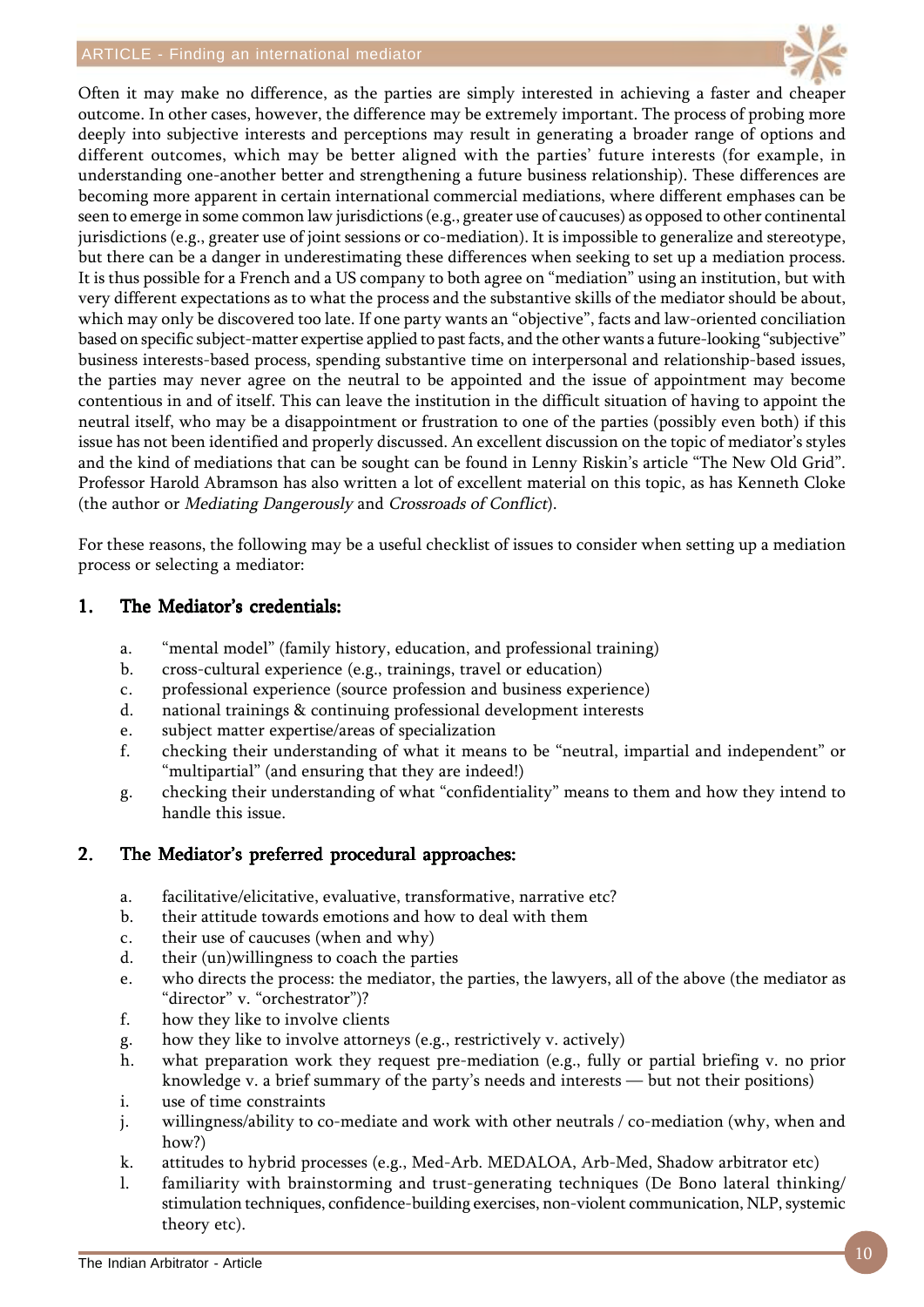

- m. broad v. narrow
- n. (un)willingness to conduct joint witness conferences, as opposed to sequential fact gathering sessions
- o. (un)willingness to carry messages

### 3. The Mediator's cultural preferences:

- a. formality v. informality of proceedings
- b. dress code
- c. propensity to be "left brain" v. "right brain" oriented, neither or both
- d. preferences as to venue
- e. emphasis on a "social" program or event
- f. attitude to power and distance to power
- g. individualism v. collectivism (seeking consensus v. a majority decision)
- h. (dis)comfort with emotions and the importance (or lack of importance) in demonstrating empathy
- i. preference to avoid uncertainty v. comfort with uncertainty (e.g., on procedural or substantive issues)
- j. creativity and willingness to "experiment" with the parties
- k. long-term v. short term orientation
- l. attitude towards "face" and "saving face" issues
- m. willingness to be confrontational, direct or to do "reality testing" with the parties and their counsel
- n. emphasis on seeking "a settlement" v. a "win-win" outcome.

These are only some considerations, many of which may be irrelevant in certain cases, and there are no doubt others that should be mentioned. They are certainly worth bearing in mind before embarking down the road with a mediation and selecting a sole mediator.

(Author: Michael McIlwrath is the Director and 2009 Chairman of the International Mediation Institute, The Hague, Netherlands. He is also Senior Counsel at GE Oil & Gas, Italy. Article (with J. Lack, D. Levin, and G.N. Giudice) originally published on http://knol.google.com/k/finding-an-international-mediator#)

## **Think ...** Are you a MOST or a SOME?

Most read books. Some write them. Most attend conferences. Some create them. Most fake intimacy. Some live intimately. Most love great design. Some design. Most listen to great music. Some write great music. Most point out problems. Some solve them. Most admire beautiful art. Some create it. Most receive generously. Some give generously. Most imagine what should've been. Some imagine what can be. Most criticize. Some create. Are you a "MOST" or a "SOME"? Let's stop being afraid of those blank canvases that stare us down and scare the hell out of us.......and let's create.

~Pastor Scott Hodge~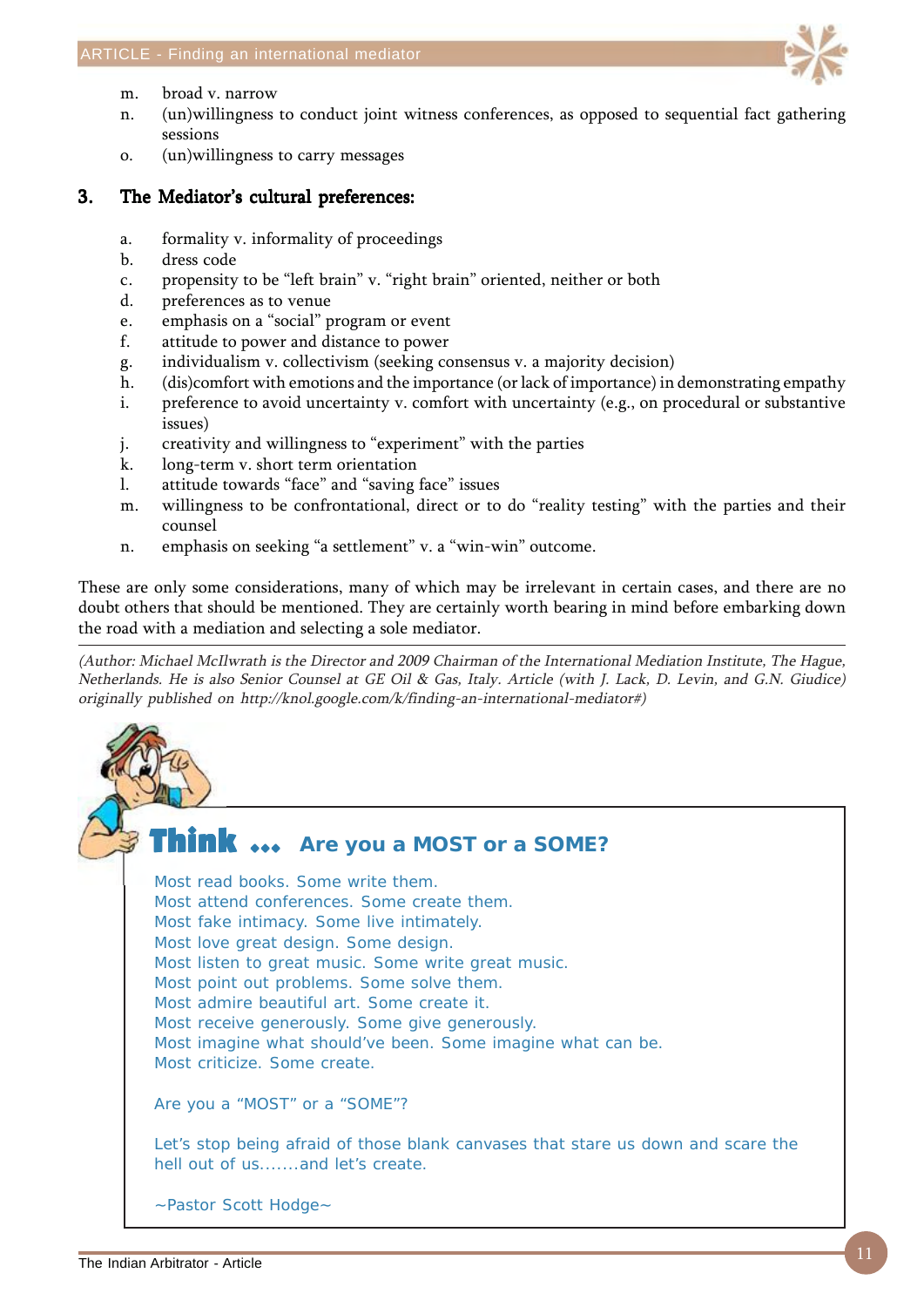

# AMA Conference at Malaysia

The 2<sup>nd</sup> AMA Conference will be held at Kuala Lumpur during 24-25 February 2011. The topic of the conference is "Rediscovering Mediation in the 21st century". The Malaysian Mediation Centre, Bar Council will be hosting the Conference. The Registration fee for AMA Members / Mediators on MMC panel / Members of the Bar / Pupils is RM900. The normal rate is  $RM1,200$  ( $1$ <sup>st</sup> Nov 2010 onwards) and the Early bird Rate is RM1,000 (before 31st Oct 2010). For Registration form or for more details log on to www.malaysianbar.org.my

# Indian High Court orders stay of foreign arbitration

A division bench of the Bombay High Court in MSM Satellite (Singapore) Pte Ltd. v. World Sport Group (Mauritius) Limited granted injunction restraining the respondent – Mauritius company from proceeding with the arbitral proceedings initiated by the respondent before the International Chamber of Commerce on 28th June, 2010 after the plaintiff filed Suit against World Sport Group (India), the respondent – Mauritius company and BCCI. Even so, having regard to the fact that injunction is an equitable remedy and that the legislative scheme of minimal judicial intervention is in order to ensure that the party not agreeable to go for arbitration does not succeed in avoiding or delaying discharge of its liability by taking recourse to judicial proceedings for restraining arbitral proceedings, the Court imposed a condition that the appellant – plaintiff, MSM Satellite shall deposit a sum of Rs 300 crores before the court. This is probably the only reported instance of an international commercial arbitration involving two foreign parties being stayed by Indian Courts.

# Enforcement of awards under New York Convention in Portugal

The Supreme Court of Portugal recently held that an arbitral award under the New York Convention can be enforced automatically in Portugal without having been reviewed or confirmed. (Colectânea de Jurisprudência STJ, 2009, 214, volume I, pages 147 to 149). The Supreme Court reversed the previous decisions and the conclusion was based on Articles 48, 49 and 1094 of the Civil Procedure Code, read in conjunction with Article III of the convention. The court held that according to Portuguese law, a domestic arbitral award is enforceable in the same way as a court decision, without the need for review or confirmation. The court noted that a foreign arbitral award is enforceable in Portugal only if it has been previously reviewed and confirmed by a court. However, this general rule applies only if no relevant convention, treaty or law states otherwise. In this case the convention – specifically Article III – was applicable. The Supreme Court's decision, which appears to be highly favourable to arbitration, is unprecedented. Until now, Portuguese case law has followed the principle that in order for a foreign arbitration award under the convention to be enforced, it must have been reviewed and confirmed.

> Once the game is over, the King and the pawn go back in the same box. ~Italian Proverb~